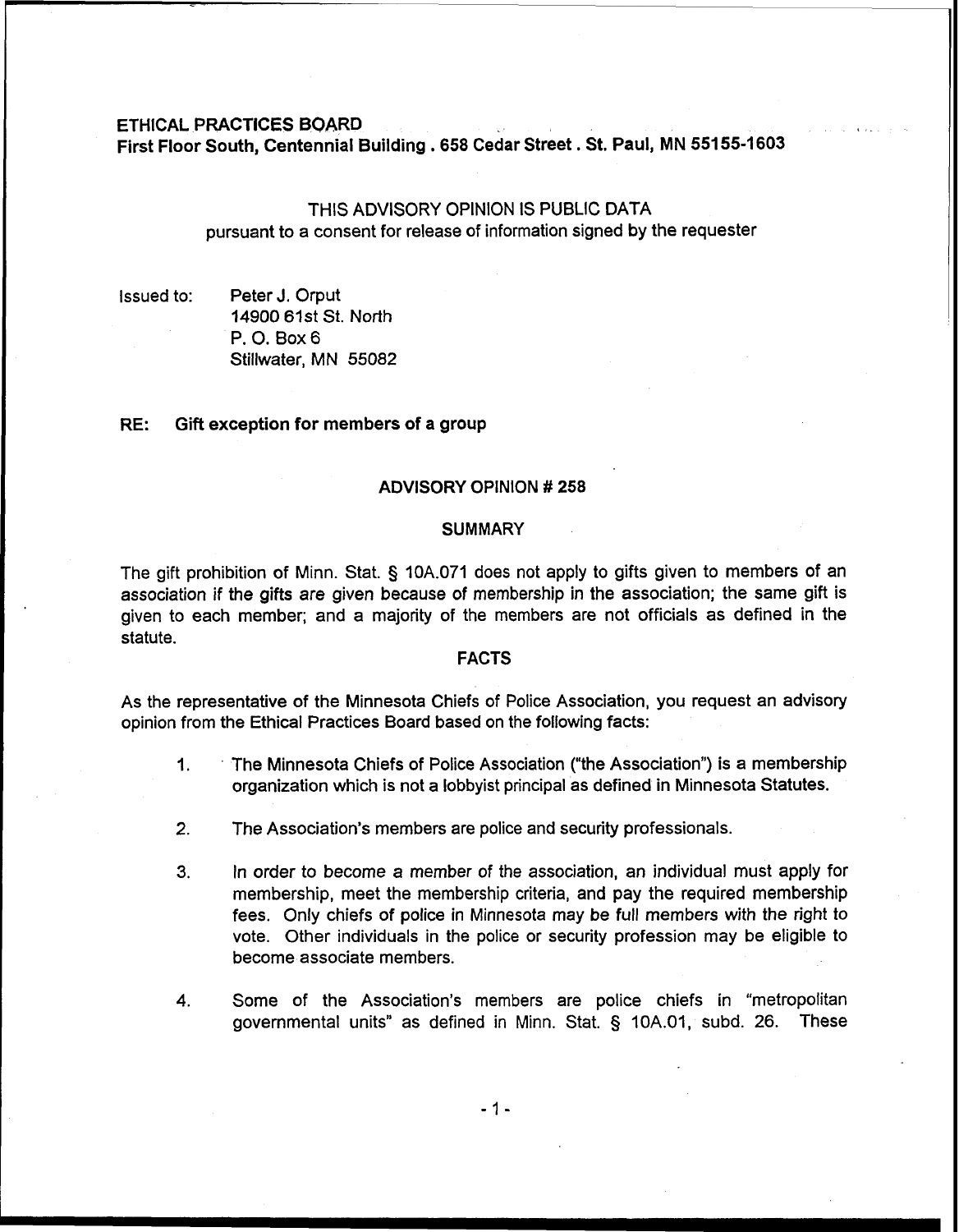members are likely to be "local officials" of those metropolitan governmental units, as that term is defined in Minn. Stat. § 10A.01, subd. 25.

- **5.** A majority of the members of the Association are not local officials in metropolitan governmental units.
- **6.** The Association holds an annual meeting for its members at which it conducts business and provides a meal with entertainment. Association would also like to provide a souvenir memento to each member.
- 7. If any memento is provided, the same item would be given to each member.
- **8.** The Association would like to solicit financial support for the entertainment and mementos from other associations, some of which may be lobbyist principals as defined in Minn. Stat. § 10A.01, subd. 28.

# **ISSUE ONE**

Are entertainment and mementos purchased by the Minnesota Chiefs of Police Association with a contribution from a lobbyist principal prohibited by Minn. Stat. § 10A.071 when they are provided to Association members who are local officials of metropolitan governmental units?

### **OPINION**

No. The described gifts fall 'within an exception to the general prohibitions of Minn. Stat. § 10A.071.

Minn. Stat. § IOA.071, subd. 3(b), states:

"The provisions in this section [§ 10A.071] do not apply if the gift is given:

(1) because of the recipient's membership in a group, a majority of whose members are not officials, and an equivalent gift is given to the other members of the group"

We find that the described gifts meet the criteria for an exemption under this subdivision. Thus, the provisions of Minn. Stat. § 10A.071 which prohibit certain gifts are not applicable.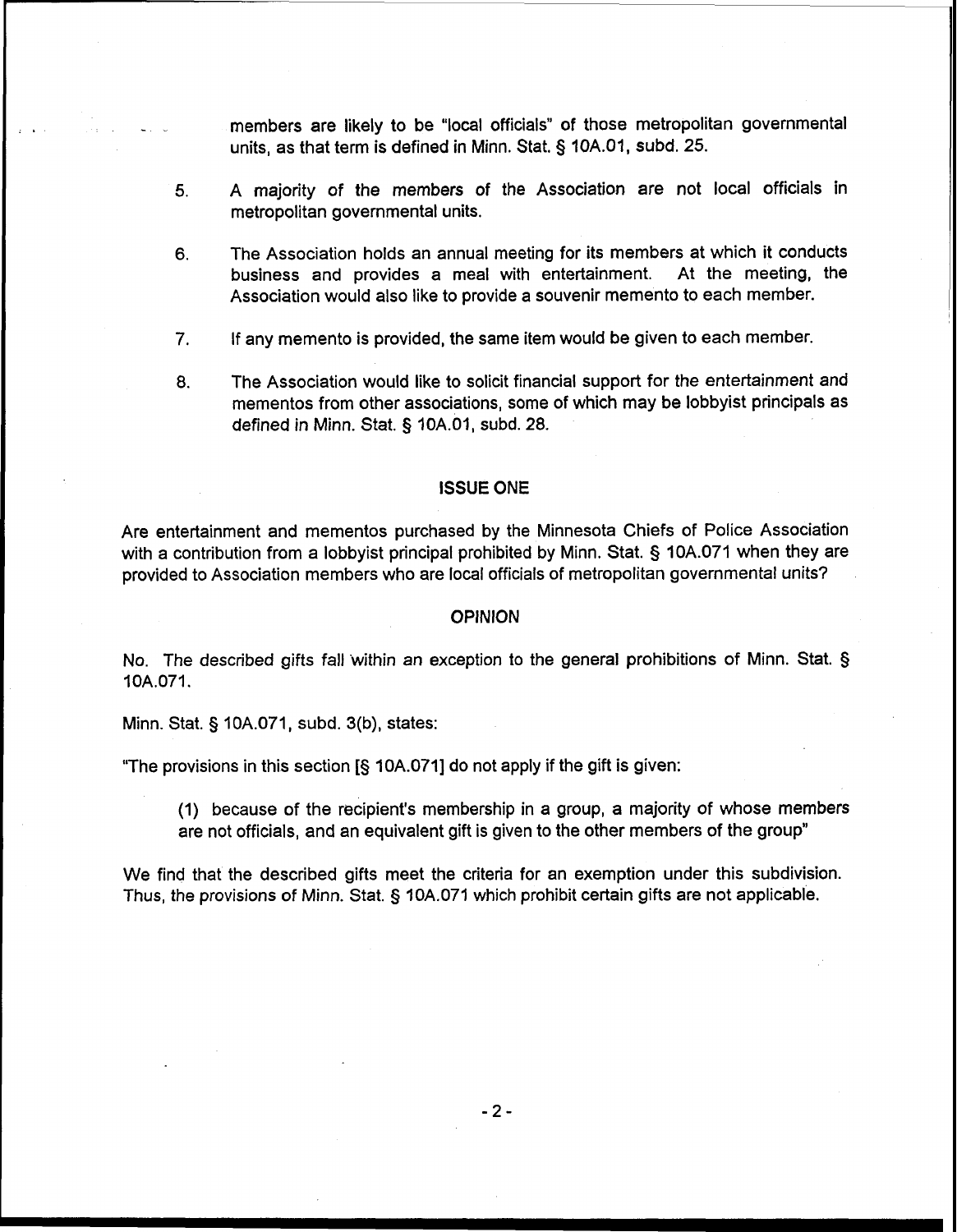# **ISSUE TWO**

Are the described gifts prohibited by Minn. Stat. § 471.895?

**OPINION** 

Minn. Stat. § 471.895 is not within the Board's jurisdiction.

The requester is cautioned that Minn. Stat. § 471.895 is applicable to a group of officials which is different from that regulated by Chapter 10A. Minn. Stat. § 471.895 also covers a different scope of regulated givers. For these reasons, this advisory opinion, based solely on Chapter IOA, should not be considered applicable to the same questions under Minn. Stat. **5** 471.895.

1ssued: 2 - 2  $\cancel{B}$  - 9 7

Carolyn D. Rodriguez, Chair Ethical Practices Board